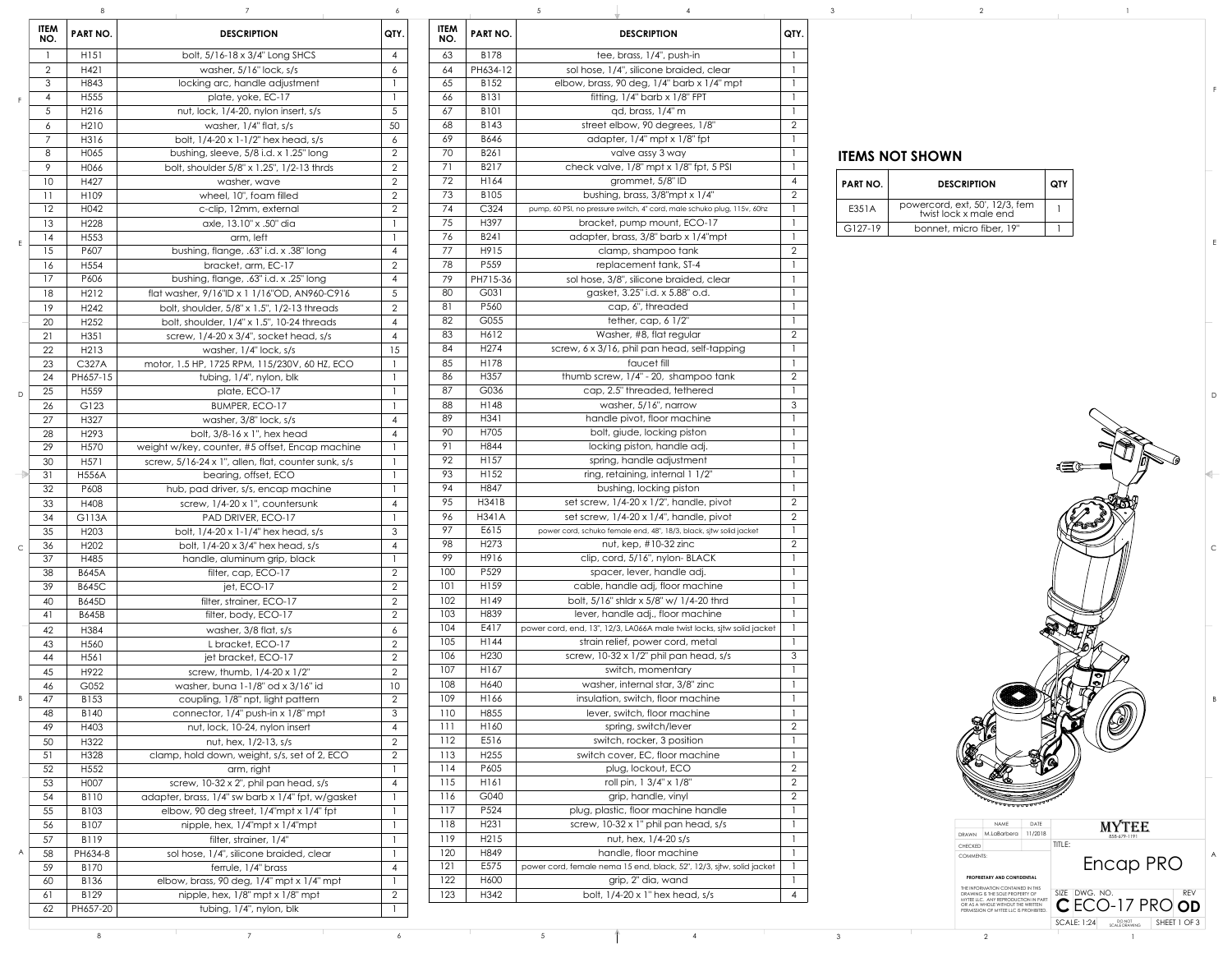

|                                                                                                                                                                                                                    | <b>NAME</b>  | DATE    |              |             |                                | TEE |  |                                     |  |
|--------------------------------------------------------------------------------------------------------------------------------------------------------------------------------------------------------------------|--------------|---------|--------------|-------------|--------------------------------|-----|--|-------------------------------------|--|
| DRAWN                                                                                                                                                                                                              | M. LaBarbera | 11/2018 | 858-679-1191 |             |                                |     |  |                                     |  |
| <b>CHECKED</b>                                                                                                                                                                                                     |              |         | TITLE:       |             |                                |     |  |                                     |  |
| PROPRIETARY AND CONFIDENTIAL                                                                                                                                                                                       |              |         | Encap PRO    |             |                                |     |  |                                     |  |
| THE INFORMATION CONTAINED IN THIS<br>DRAWING IS THE SOLE PROPERTY OF<br>MYTEE PRODUCTS, INC. ANY<br>REPRODUCTION IN PART OR AS A WHOLE<br>WITHOUT THE WRITTEN PERMISSION OF<br>MYTEE PRODUCTS, INC. IS PROHIBITED. |              |         | SI7F         | IDWG. NO.   |                                |     |  | <b>REV</b><br>ECO-17 PROI <b>OD</b> |  |
|                                                                                                                                                                                                                    |              |         |              | SCALE: 1:24 | DO NOT SCALE<br><b>DRAWING</b> |     |  | SHEET 2 OF 3                        |  |
|                                                                                                                                                                                                                    |              |         |              |             |                                |     |  |                                     |  |



 $1<sup>1</sup>$